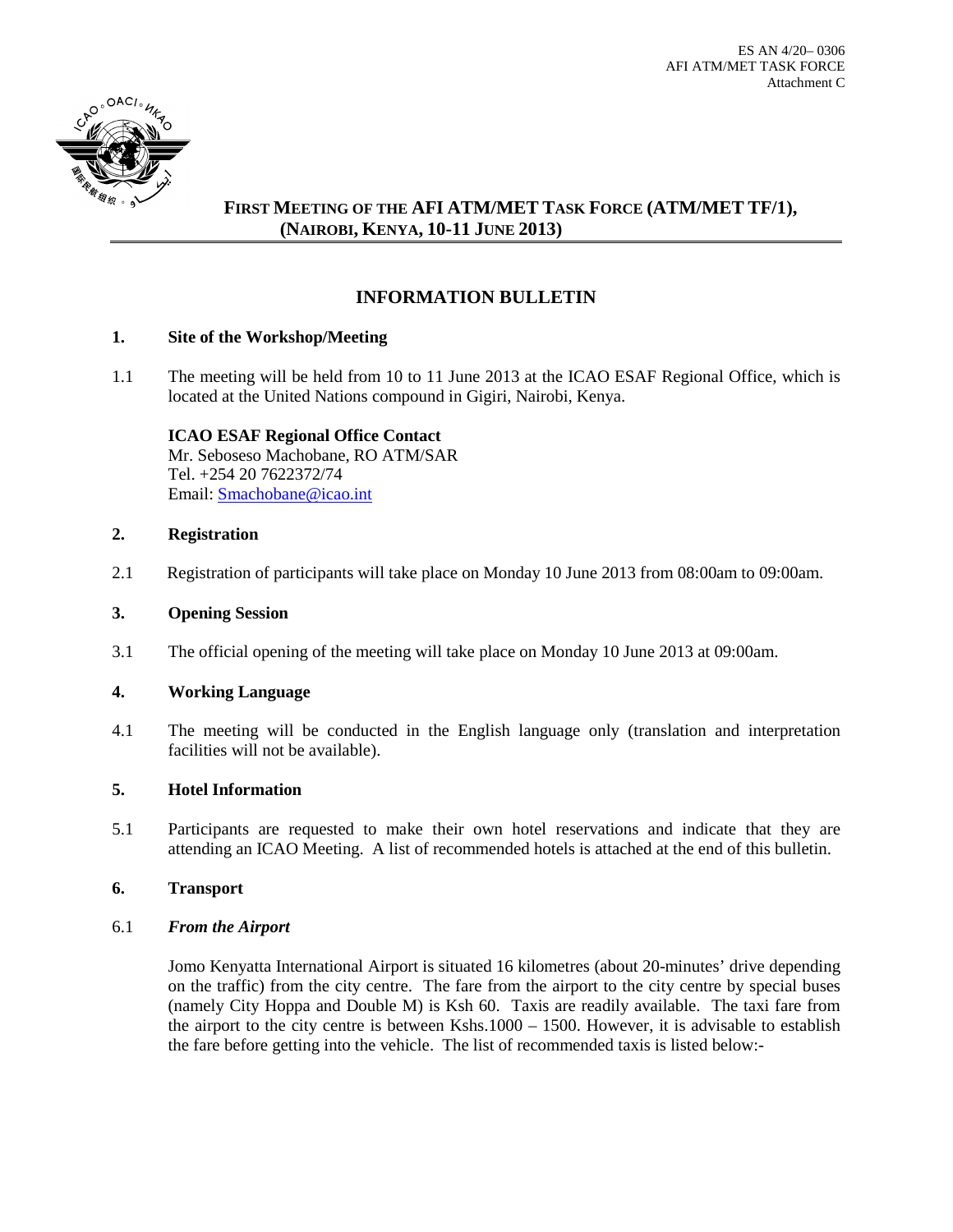| <b>BUZZ A CAB:</b>  | Tel: $+254$ (0) 721 34 95 90 /(0) 734 82 85 85<br>Land line +254 20 828585 or 828774<br>(From airport to Panari Hotel Kshs.600 and from airport to city centre is between<br>Kshs.1000 to 1500). |
|---------------------|--------------------------------------------------------------------------------------------------------------------------------------------------------------------------------------------------|
| <b>KENATCO:</b>     | Tel: +254 20 824248/+254 20 225123/+254 20 230771/+254 20 230772<br>(From airport to Panari Hotel Ksh. 900, and from airport to city centre between<br>Ksh.1200 to 1500).                        |
| <b>JATCO TAXIS:</b> | Tel: +254 20 4448162/0722648383/0722725131/0733 701494<br>Fax: 4442114 (From airport to Panari Hotel Ksh.800 and airport to City Centre<br>between Kshs.1200 to 1500).                           |

## 6.2 *To the workshop/meeting venue*

Transport will be provided to the meeting venue. A bus will depart at 7:15am daily from Six-Eighty Hotel to the ESAF Regional Office in Gigiri, and will transport delegates back to the pickup point after closure of the meeting each day.

#### **7. Visa**

- 7.1 While all travellers arriving in Kenya should have a valid passport, Kenya entry visas are not required for nationals from some countries. Participants are therefore advised to ascertain whether or not they are exempt from the Kenyan entry visa requirement at the respective embassies.
- 7.2 Those who are not exempt should apply for visas well in advance from Kenya High Commissions or Embassies, which will issue them upon presentation of documentation showing that the applicants are designated representatives to a particular UN meeting to be held in Nairobi. In countries where there is no Kenyan Embassy or High Commission, the British Embassy or High Commission will generally represent Kenya, and be in a position to issue visas.

## **8. Health**

- 8.1 Participants must ensure that they take out travel insurance (including health) from their home country for the duration of their stay in Nairobi. Participants should particularly ensure that their insurance is applicable in Nairobi. Furthermore, participants must carry evidence of current health/hospitalization insurance such as cards that may be produced to health institutions should the need arise. Participants are also strongly encouraged to provide information during registration on their next of kin who may be contacted on behalf of the participant should the need arise.
- 8.2 Presentation of a **yellow fever certificate** at the point of entry is highly required for the following African countries – Angola, Benin, Burkina Faso, Burundi, Comoros, Central African Republic, Chad, Congo, DRC, Ivory Coast, Ethiopia, Gabon, Gambia, Ghana, Guinea Bissau, Guinea Equatorial, Liberia, Mali, Mauritania, Mozambique, Niger, Nigeria, Somalia, Congo, Rwanda, São Tomé and Principe, Senegal, Sierra Leone, Tanzania, Togo and Uganda. If the certificate cannot be made available, vaccination will take place at the point of entry against payment of US\$15. You may wish to visit the World Health Organization (WHO) website <http://www.who.int/ith/> for information on Kenya.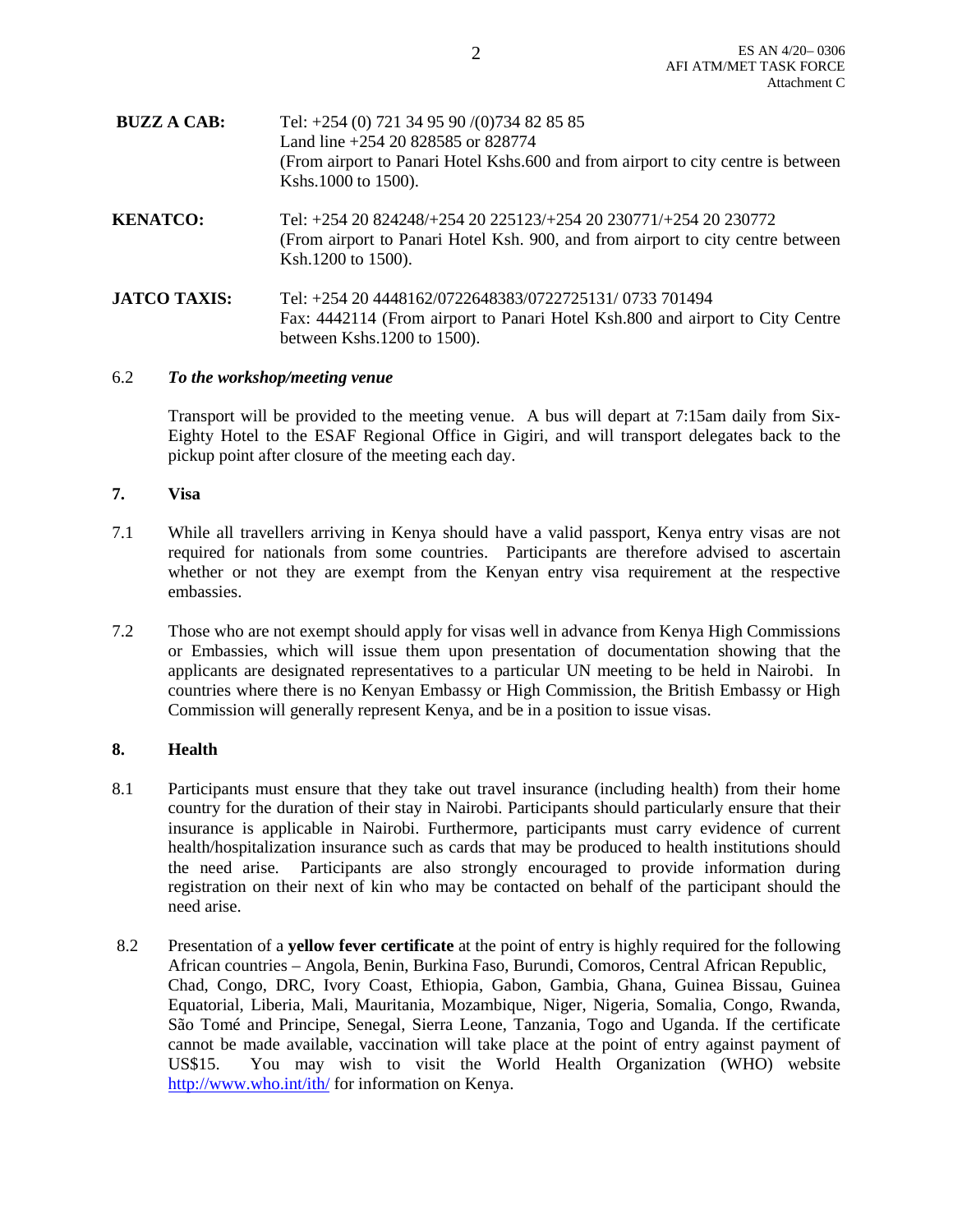## **9. Weather**

9.1 Nairobi is about 5000 feet above mean sea level and temperatures during the month of June are minimum  $11.8^{\circ}$ C and maximum  $21.8^{\circ}$ C.

## **10. Local Currency and Foreign Exchange Rates**

- 10.1 The basic unit of currency is the Kenyan shilling (Ksh), which is divided into 100 cents. There are silver and bronze coins of 1 shilling, 5 shillings, 10 shillings, 20 shillings and 40 shillings. Notes are issued in denominations of 50, 100, 200, 500 and 1000 shillings.
- 10.2 Kenya shilling exchange rates are determined by the interbank trade which varies daily. Recently the rate has been fluctuating between Kshs.80.00 to Kshs.85.00 to the US Dollar, but may be out of this range depending on market influences.
- 10.3 There is no limit to the amount of foreign bank notes or traveller's cheques which visitors may bring into Kenya. However, the export of Kenya currency by visitors is strictly forbidden. A maximum of 400 shillings may be taken out.
- 10.4 Commercial banks and forex bureaux provide exchange facilities. Most banks are open between 9.00 am to 4.00 pm from Monday to Friday and between 9.00 am to 12.00 am on the first and last Saturday of the month. Hotels also offer exchange facilities but at a small extra fee. For those who may need Kenyan currency immediately on arrival, the banks at Jomo Kenyatta international airport are open daily from 7.00 am to midnight and will change foreign currency into Kenya shillings.

## **11. Telephones**

11.1 Worldwide direct connections are available, using the international code or telephone operator if necessary. From abroad dial 254 followed by required number. There are 4 mobile operators: Airtel, Orange, Safaricom and YU.

## **12. Security**

12.1 Please visit the site [http://www.unon.org](http://www.unon.org/) and click on "Security Advice" for the latest information. As in many large cities, crime is prevalent within Nairobi. It is advisable to check with the hotel reception regarding security within the surrounding areas. It is also advisable to use taxis or transport arranged by the hotel reception to visit shopping complexes, go sightseeing or need to travel for any other purpose.

----------